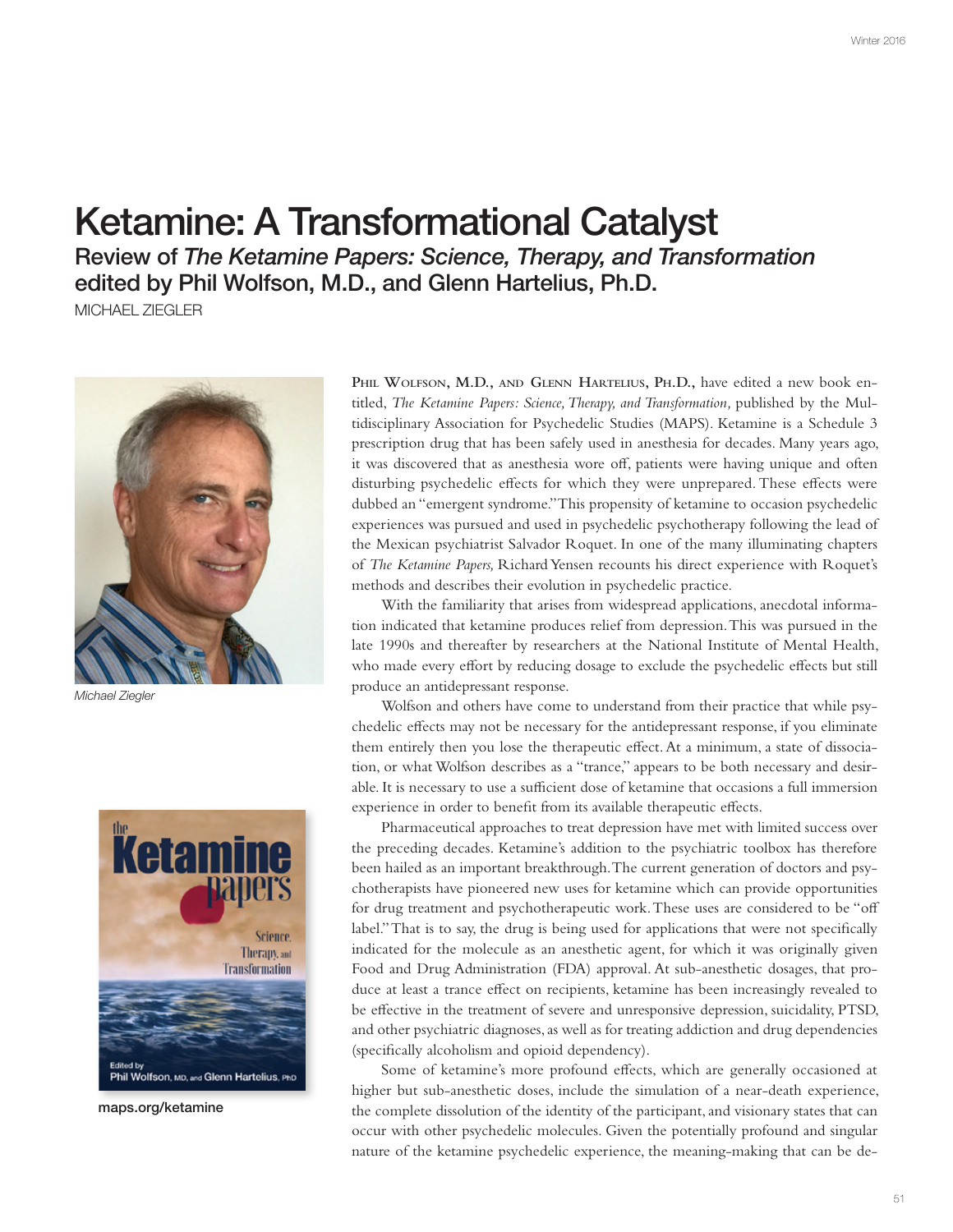rived from such experiences can efect a radical transformation of an individual's worldview.

The contributors to this book weigh in on their fruitful personal experiences regarding how to use the material (dose and delivery system), and their clinical strategies for ketamine psychotherapeutics. *The Ketamine Papers* provides an exposition of how this unique molecule can specifcally be used in clinical settings to ameliorate difficult states of mind, by relaxing and enabling recipients to be more receptive to compassion and understanding for themselves and others. The book provides a clear exposition of the diferent protocols utilized for ket-

amine. Physicians and lay persons looking for an understanding of this new and controversial set of methodologies will beneft from a careful read of the collected papers in this book.

Ketamine's potential lies in its ability to catalyze individual transformation. The primary effect of ketamine seems to be its ability in recipients to shift their awareness from one fxated mindstate or perspective to a new one.

Hopefully and usually, this kind of paradigm shift leads to a more enlightened view of their human condition. With adequate attention given to set and setting in its application, this can lead to better personal behavior. A radical shift of awareness can break the cycle of depression. A paradigm shift of awareness can also bring a person into a new relationship with their addictions. Users have reported that ketamine can also occasion profound non-dual and transpersonal experiences that provide them with a deeper understanding of their place in the world. Our evolving relationship with consciousness as revealed with this unique molecule may move us towards greater sensitivity, awareness, and compassion for ourselves and our fellow travelers on the planet.

Transformation can be either personal or political. The journey of transformation implies that we are capable of moving from one state to another. Sometimes with this perceptual shift comes the ability to stay in that new awareness. We are able to overcome the constraints of past inertia, habit and the "rubber band efect" (which describes how after an expansion we tend to go back to where we started). Political transformation of unjust systems, or personal transformations out of depression or addiction, may be aided by particularly potent catalysts. Ketamine may be a unique molecule that provides individuals with an experience which so powerfully shifts their awareness that it can, with the proper support, provide a tool for individual transformation.

Although there has been much publicity recently about the possible benefcial transformative powers of currently illegal psychedelic drugs such as MDMA, DMT, LSD, and psilocybin, today ketamine is the only psychedelic drug that can currently

*Our evolving relationship with consciousness as revealed with this unique molecule may move us towards greater sensitivity, awareness, and compassion for ourselves and our fellow travelers on the planet.*

be legally administered and prescribed by physicians. All of the other psychedelic drugs are confned to Schedule 1, and thus their use outside of research is prohibited and criminalized. Recently a small number of these Schedule 1 molecules have been studied in tightly controlled research settings. Psilocybin and MDMA (the latter research being sponsored by MAPS) are the frst of these medicines to be put through a rigorous screening process by the FDA after decades of suppression. All the while, many tens of millions of people worldwide use psychoactive substances to explore their awareness, in spite of the risk that their actions could land them in jail. What makes the

> ketamine molecule unique is that it is the only potentially transformative catalytic (psychedelic) now available for use by the medical community.

> Ketamine is also unique among psychedelic materials because it is relatively short-acting. A ketamine experience generally lasts 25 minutes to an hour, with another hour or more needed for recovery to baseline. Intravenous sessions run 45 minutes to an

hour, and occasion the trance experience. Ketamine-Assisted Psychotherapy (KAP) sessions tend to run three hours, which covers the arc of an initiation or induction, the direct experience of the medicine, and recovery and integration.

Wolfson describes how ketamine works as follows: "A ketamine psychedelic experience tends to offer up the possibility for transformation of the self by isolating the mind to some extent from external sensations, altering body consciousness towards an experience of being energy without form, and by amplifying the contents of mind in unpredictable ways—all of this generating the potentiality for changes in consciousness that may be beneficial and persistent."

Ketamine research has shown that the substance creates a high degree of neuroplasticity in rats. This may explain the socalled "cumulative efect" in humans that produces transformative results from multiple sessions in a relatively short time frame, often just two weeks. One attribute of neuroplasticity is the physical remodeling of the brain by dendritic shifts. It may be that the ability to occasion a shift in consciousness while under ketamine's infuence and its aftermath contributes to optimistic neuroplasticity among the challenging mind states such as depression, PTSD, and addiction. Ketamine seems to allow these uncomfortable diseases to be felt in their origins and subsequently relaxed and re-contextualized. As recipients of ketamine move forward, what was previously experienced as a "hell realm" may be released as another variant in the fow of mind states that spontaneously and constantly arise and pass away. There arises the visceral experience that these impacted mind states can be loosened and not felt as inevitable and intrinsic parts of the self. Instead, they can be experienced as transitory and impermanent.